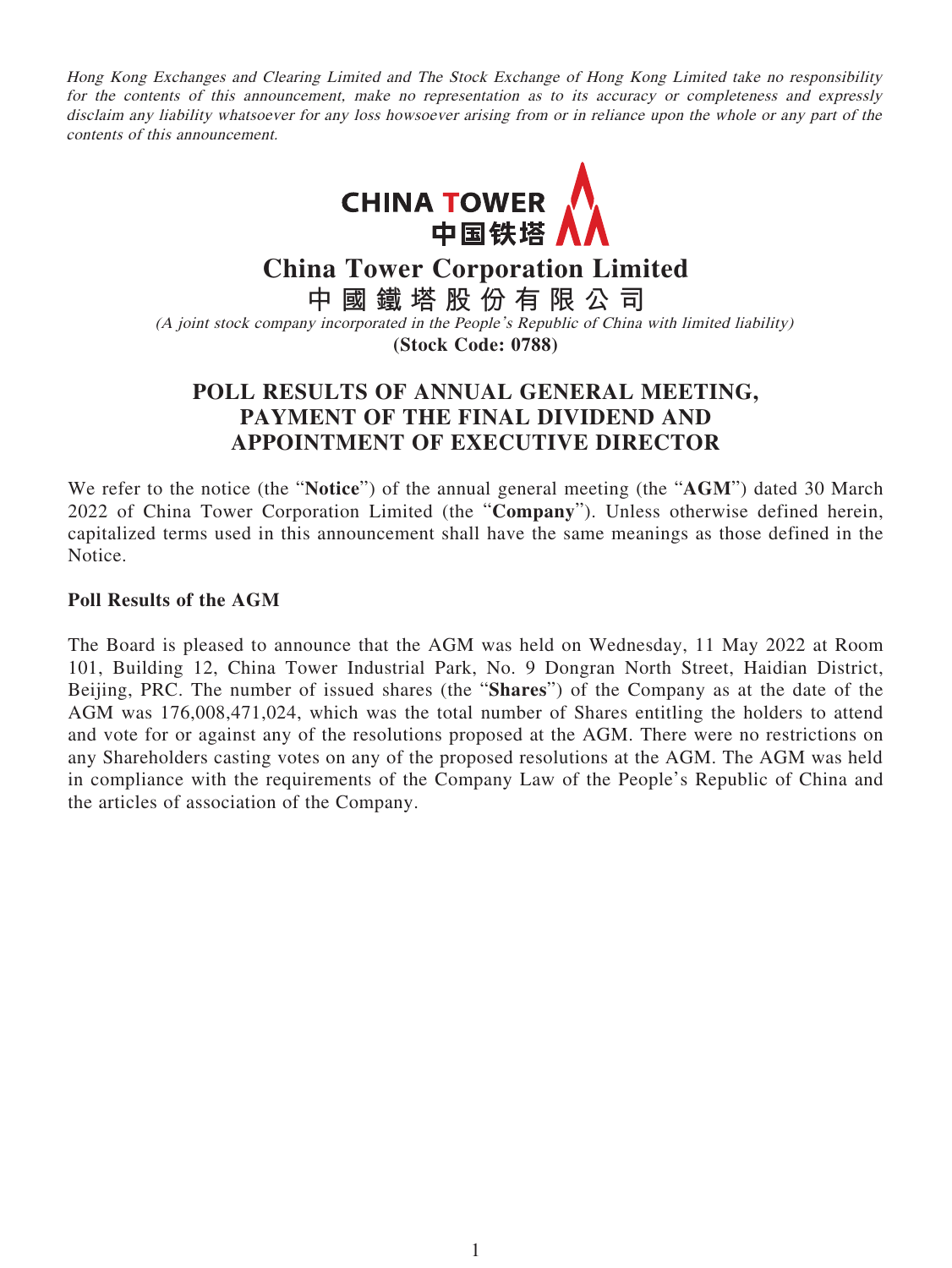The poll results in respect of the proposed resolutions at the AGM were as follows:

|    |                                                                                                                                                                                                                                                                                                                                                                     | No. of votes $(\% )$               |                               |  |  |  |
|----|---------------------------------------------------------------------------------------------------------------------------------------------------------------------------------------------------------------------------------------------------------------------------------------------------------------------------------------------------------------------|------------------------------------|-------------------------------|--|--|--|
|    | <b>ORDINARY RESOLUTIONS</b>                                                                                                                                                                                                                                                                                                                                         | For                                | <b>Against</b>                |  |  |  |
| 1. | THAT the consolidated financial statements of the Company,<br>the report of the Board of Directors, the report of the<br>Supervisory Committee and the report of the international<br>auditors for the year ended 31 December 2021 be considered<br>and approved, and the Board be authorized to prepare the<br>budget of the Company for the year 2022.            | 144,085,136,166<br>$(99.943555\%)$ | 81,375,300<br>$(0.056445\%)$  |  |  |  |
|    | As more than 1/2 of the votes were cast in favour of this resolution, the resolution was duly passed as                                                                                                                                                                                                                                                             |                                    |                               |  |  |  |
| 2. | THAT the profit distribution proposal and the final dividend<br>declaration and payment for the year ended 31 December 2021<br>be considered and approved.                                                                                                                                                                                                          | 144,087,848,166<br>(99.945436%)    | 78,663,300<br>$(0.054564\%)$  |  |  |  |
|    | As more than 1/2 of the votes were cast in favour of this resolution, the resolution was duly passed as<br>an ordinary resolution.                                                                                                                                                                                                                                  |                                    |                               |  |  |  |
| 3. | THAT the re-appointment of PricewaterhouseCoopers and<br>PricewaterhouseCoopers Zhong Tian LLP (Special General<br>Partnership) as the international auditors and domestic<br>auditors of the Company, respectively, for the year ending on<br>31 December 2022 be considered and approved, and the Board<br>be authorized to fix the remuneration of the auditors. | 143,959,679,882<br>(99.856533%)    | 206,831,584<br>(0.143467%)    |  |  |  |
|    | As more than 1/2 of the votes were cast in favour of this resolution, the resolution was duly passed as<br>an ordinary resolution.                                                                                                                                                                                                                                  |                                    |                               |  |  |  |
| 4. | THAT the appointment of Mr. Gao Chunlei as an executive<br>Director; THAT any Director be authorized to sign on behalf<br>of the Company the Director's service contract with Mr. Gao<br>Chunlei, and THAT the Board be authorized to determine his<br>remuneration.                                                                                                | 143, 245, 140, 173<br>(99.362359%) | 919,250,762<br>$(0.637641\%)$ |  |  |  |
|    | As more than 1/2 of the votes were cast in favour of this resolution, the resolution was duly passed as<br>an ordinary resolution.                                                                                                                                                                                                                                  |                                    |                               |  |  |  |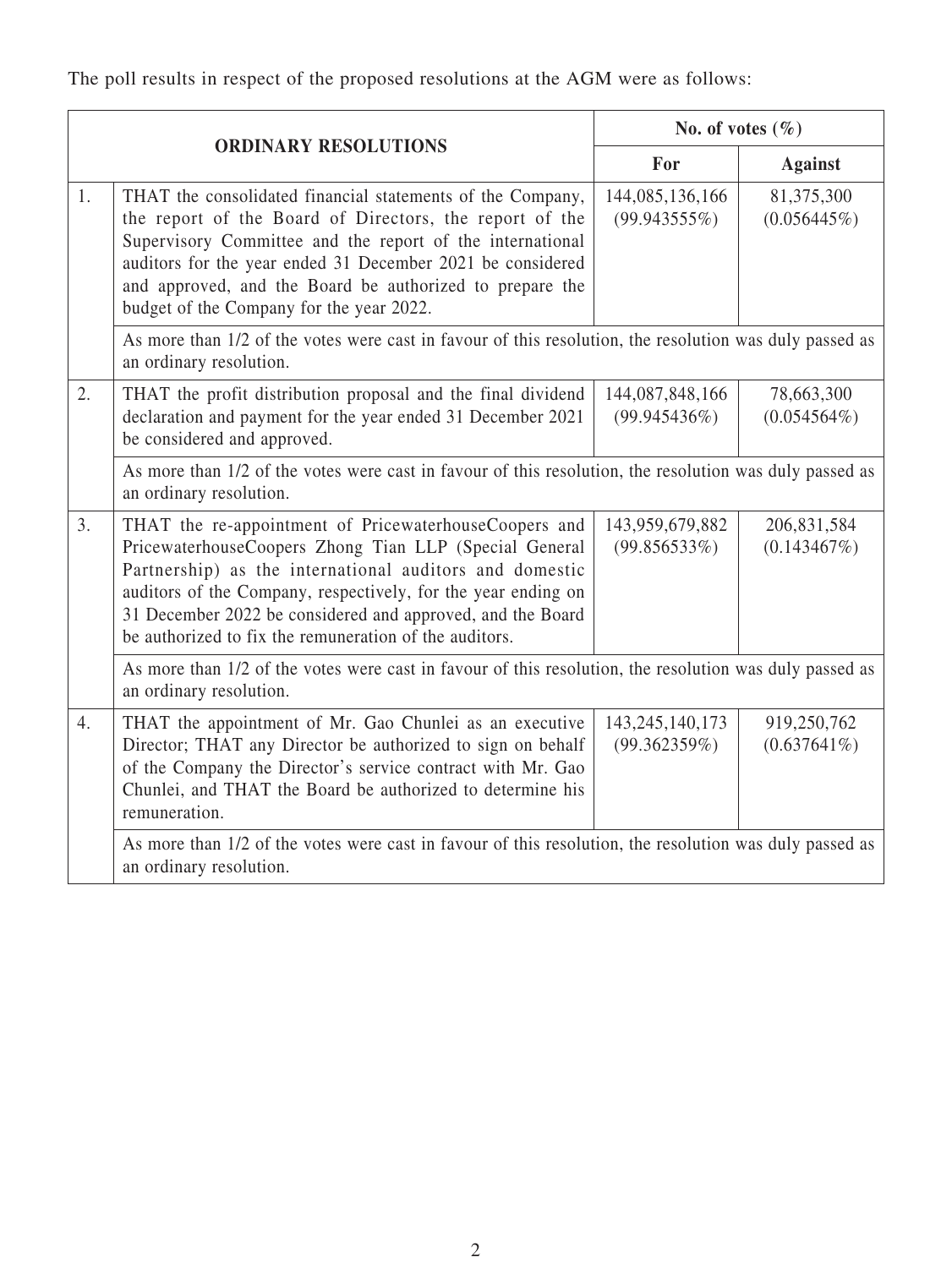| <b>SPECIAL RESOLUTION</b> |                                                                                                                                                                                                                                                                                                                                                                                                                                                                                                    | No. of votes $(\% )$               |                                  |  |  |  |
|---------------------------|----------------------------------------------------------------------------------------------------------------------------------------------------------------------------------------------------------------------------------------------------------------------------------------------------------------------------------------------------------------------------------------------------------------------------------------------------------------------------------------------------|------------------------------------|----------------------------------|--|--|--|
|                           |                                                                                                                                                                                                                                                                                                                                                                                                                                                                                                    | For                                | <b>Against</b>                   |  |  |  |
| 5.                        | Special resolution numbered 5 of the Notice of AGM (To<br>grant a general mandate to the Board to allot, issue and deal<br>with additional Shares in the Company not exceeding 20% of<br>each of the existing domestic Shares and H Shares in issue<br>and to authorize the Board to increase the registered capital of<br>the Company and to amend the Articles of Association of the<br>Company to reflect such increase in the registered capital of<br>the Company under the general mandate.) | 133,386,028,543<br>$(92.522200\%)$ | 10,780,482,923<br>$(7.477800\%)$ |  |  |  |
|                           | As more than 2/3 of the votes were cast in favour of this resolution, the resolution was duly passed as<br>a special resolution.                                                                                                                                                                                                                                                                                                                                                                   |                                    |                                  |  |  |  |

Computershare Hong Kong Investor Services Limited, the registrar of the Company's H Shares, acted as scrutineer for the vote-taking at the AGM. Six Directors attended the AGM. The following Directors attended the AGM in person or by conference call: executive Directors, Mr. Zhang Zhiyong and Mr. Gu Xiaomin; non-executive Directors, Mr. Gao Tongqing and Mr. Liu Guiqing; and independent non-executive Directors, Mr. Zhang Guohou and Mr. Deng Shiji.

## **Payment of the Final Dividend**

The final dividend of RMB0.02624 per Share (equivalent to HK\$0.030970 per Share) (pre-tax) for the year ended 31 December 2021 was approved at the AGM. The payment shall be made to the Shareholders whose names appear on the register of members of the Company on Monday, 23 May 2022. The register of members will be closed from Wednesday, 18 May 2022 to Monday, 23 May 2022 (both days inclusive). In order to be entitled to the final dividend, H Share Shareholders who have not registered the transfer documents are required to deposit the transfer documents together with the relevant share certificates at Computershare Hong Kong Investor Services Limited, at Shops 1712-1716, 17th Floor, Hopewell Centre, 183 Queen's Road East, Wanchai, Hong Kong at or before 4:30 p.m. on Tuesday, 17 May 2022. Final dividends will be denominated and declared in Renminbi. Dividends for holders of Domestic Shares and holders of H Shares (including enterprises and individuals) who invest in the H Shares listed on The Stock Exchange of Hong Kong Limited (the "**Hong Kong Stock Exchange**") through the Shanghai Stock Exchange or Shenzhen Stock Exchange (the "**Southbound Trading**") (the "**Southbound Shareholders**") will be paid in Renminbi, and dividends for H Share Shareholders other than the Southbound Shareholders will be paid in Hong Kong dollars. The relevant exchange rate will be the average of the central parity rates of RMB to Hong Kong dollars as announced by the People's Bank of China for the week prior to the date of approval of declaration of dividends at the AGM (i.e., RMB0.847325 equivalent to HK\$1.00). The record date for entitlement to the Shareholders' rights and the relevant arrangements of dividend distribution for Southbound Shareholders are the same as those for the Company's H Share Shareholders. The final dividend is expected to be paid on or about Thursday, 30 June 2022 (the "**Payment Date**").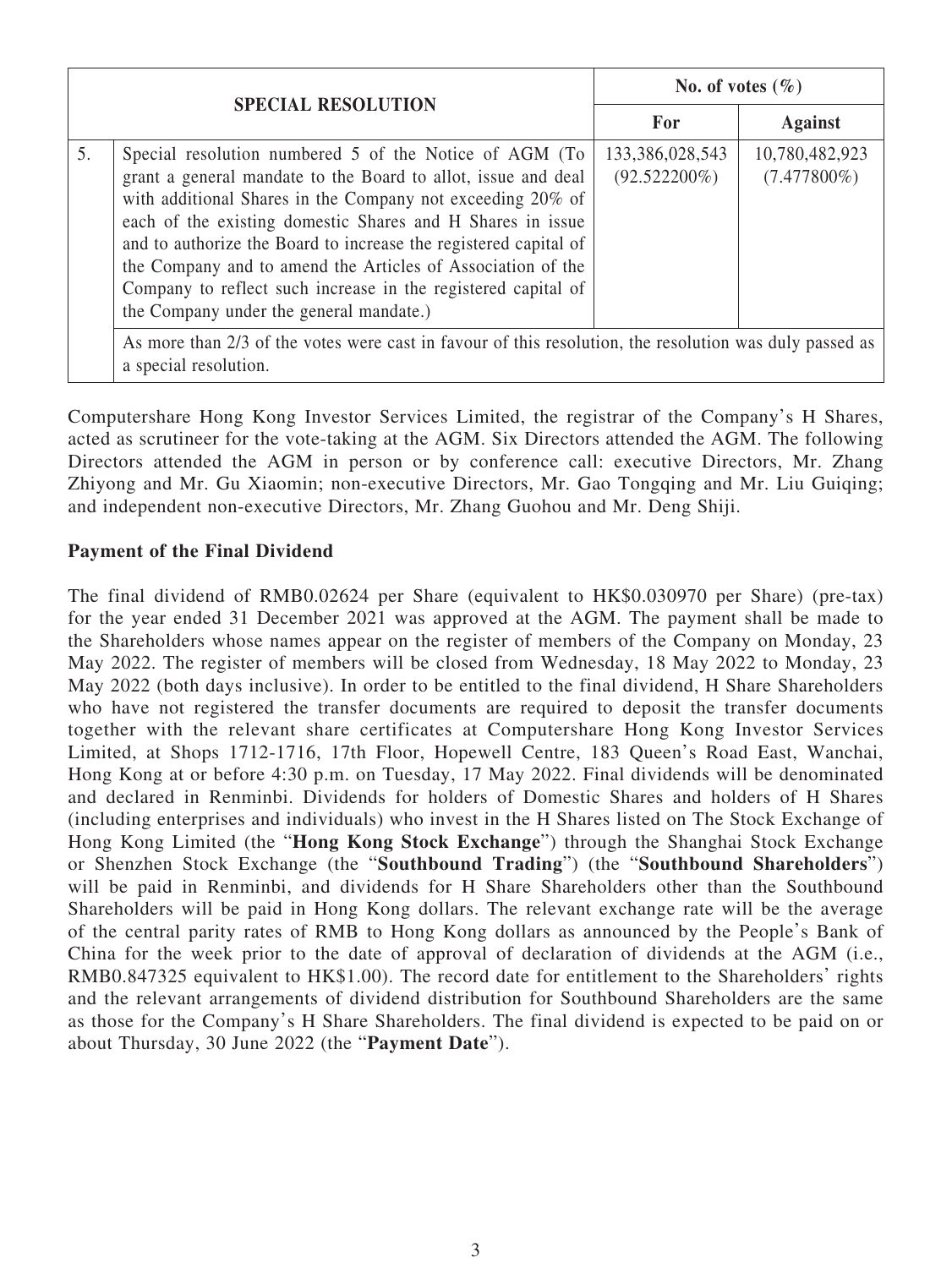Under the requirements of the Law of the People's Republic of China on Enterprise Income Tax (《中華人民共和國企業所得税法》), the Regulations for the Implementation of the Law of the People's Republic of China on Enterprise Income Tax (《中華人民共和國企業所得稅法實施條例》) implemented in 2008, the Company has the obligation to withhold enterprise income tax at a rate of 10% on dividends when it pays the proposed final dividend for 2021 to its H Share Shareholders who are overseas non-resident enterprises (including HKSCC Nominees Limited, other institutional nominees and trustees, or other organizations or groups) listed on the H Share register of members on 23 May 2022.

According to the requirement under Guo Shui Han [2011] No. 348 issued by the State Administration of Taxation (國家稅務總局國稅函[2011]348號規定) and the relevant laws and regulations, for individual H Share Shareholders who are Hong Kong or Macau residents and whose country of domicile is a country which has entered into a tax treaty with the PRC stipulating a dividend tax rate of 10%, the Company will withhold the individual income tax at the rate of 10%. For individual H Share Shareholders whose country of domicile is a country which has entered in to a tax treaty with the PRC stipulating a dividend tax rate lower than 10%, the Company will withhold the individual income tax at a tax rate of 10% of dividend. For individual H Share Shareholders whose country of domicile is a country which has entered into a tax treaty with the PRC stipulating a dividend tax rate higher than 10% but lower than 20%, the Company will withhold the individual income tax at the effective tax rate under the relevant tax treaty. For individual H Share Shareholders whose country of domicile is a country which has entered into a tax treaty with the PRC stipulating a dividend tax rate higher than 20%, or a country which has not entered into any tax treaties with PRC, or under any other circumstances, the Company will withhold and pay individual income tax at the rate of 20% on behalf of the individual H Share Shareholders.

The Company will determine the country of domicile of the individual H Share Shareholders based on the registered address as recorded in the H Share register of members of the Company on 23 May 2022. If the country of domicile of an individual H Share Shareholder is not the same as the registered address or if the individual H Share Shareholder would like to apply for a refund of the additional amount of tax finally withheld and paid, the individual H Share Shareholder shall notify and provide relevant supporting documents to the Company on or before 17 May 2022. Upon examination of the supporting documents by the relevant tax authorities, the Company will follow the guidance given by the tax authorities to implement relevant tax withholding and payment provisions and arrangements. Individual H Share Shareholders may either personally or appoint a representative to attend to the procedures in accordance with the requirements under the tax treaties notice if they do not provide the relevant supporting documents to the Company within the time period stated above.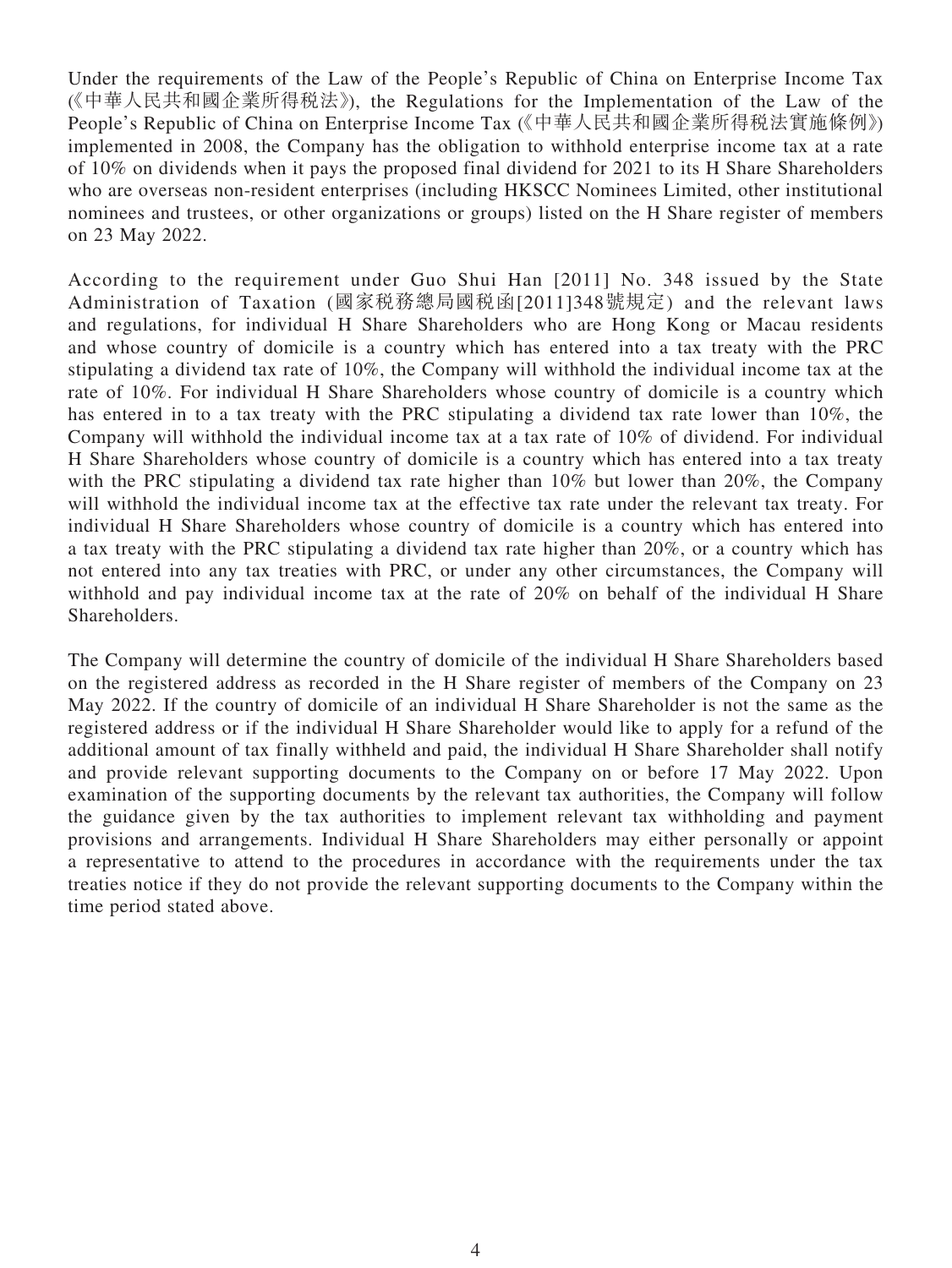For Southbound Investors (including enterprises and individuals), the Shanghai branch of China Securities Depository and Clearing Corporation Limited and the Shenzhen branch of China Securities Depository and Clearing Corporation Limited, as the nominees of the Shareholders of the Southbound Trading, will receive all dividends distributed by the Company and will distribute the dividends to the relevant Shareholders under the Southbound Trading through its depositary and clearing system. According to the relevant provisions under the "Notice on Taxation Policies for Shanghai-Hong Kong Stock Connect Pilot Programme (Cai Shui [2014] No. 81) (《關於滬 港股票市場交易互聯互通機制試點有關稅收政策的通知(財稅[2014]81號)》)" and "Notice on Taxation Policies for Shenzhen-Hong Kong Stock Connect Pilot Programme (Cai Shui [2016] No. 127) (《關於深港股票市場交易互聯互通機制試點有關稅收政策的通知(財稅[2016]127  $\mathcal{R}(\mathcal{X})$ )", the Company shall withhold individual income tax at the rate of 20% with respect to dividends received by the Mainland individual investors for investing in the H Shares listed on the Hong Kong Stock Exchange through the Southbound Trading. In respect of the dividends for the investment of Mainland securities investment funds in the H Shares of the Company listed on the Hong Kong Stock Exchange through the Southbound Trading, the tax levied on dividends derived from such investment shall be ascertained by reference to the rules applicable to the treatment of individual income tax. The Company is not required to withhold income tax on dividends derived by the Mainland enterprise investors under the Southbound Trading, and such enterprises shall report the income and make tax payment by themselves. The record date for entitlement to the Shareholders' rights and the relevant arrangements of dividend distribution for the Southbound Investors are the same as those for the Company's H Share Shareholders.

The Company assumes no responsibility and disclaims all liabilities whatsoever in relation to the tax status or tax treatment of the H Share Shareholders and for any claims arising from any delay in or inaccurate determination of the tax status or tax treatment of the H Share Shareholders or any disputes relating to the tax withholding and payment mechanism or arrangements.

For H Share Shareholders other than the Southbound Shareholders, the Company has appointed Computershare Hong Kong Trustees Limited as the receiving agent in Hong Kong (the "**Receiving Agent**") and will pay to such Receiving Agent the final dividend declared for payment to H Share Shareholders other than the Southbound Shareholders. The Receiving Agent will pay the final dividend net of the applicable tax on the Payment Date. The relevant dividend warrants will be dispatched to H Share Shareholders by ordinary post and the risk of errors involved in the postage will be borne by the H Share Shareholders. For the Southbound Shareholders, the final dividend net of the applicable tax will be paid by the Company to the Shanghai branch of China Securities Depository and Clearing Corporation Limited and Shenzhen branch of China Securities Depository and Clearing Corporation Limited on the Payment Date. The Shanghai branch of China Securities Depository and Clearing Corporation Limited and Shenzhen branch of China Securities Depository and Clearing Corporation Limited will pay the final dividend net of the applicable tax to the Southbound Shareholders.

## **Appointment of Executive Director**

The appointment of Mr. Gao Chunlei ("**Mr. Gao**") as an executive Director was approved at the AGM and his term of office commences from 11 May 2022 until the date of the expiration of the third session of the Board. The Company will enter into a service contract with Mr. Gao, and the Board will determine the remuneration of Mr. Gao with reference to his duties, responsibilities, experience as well as current market condition.